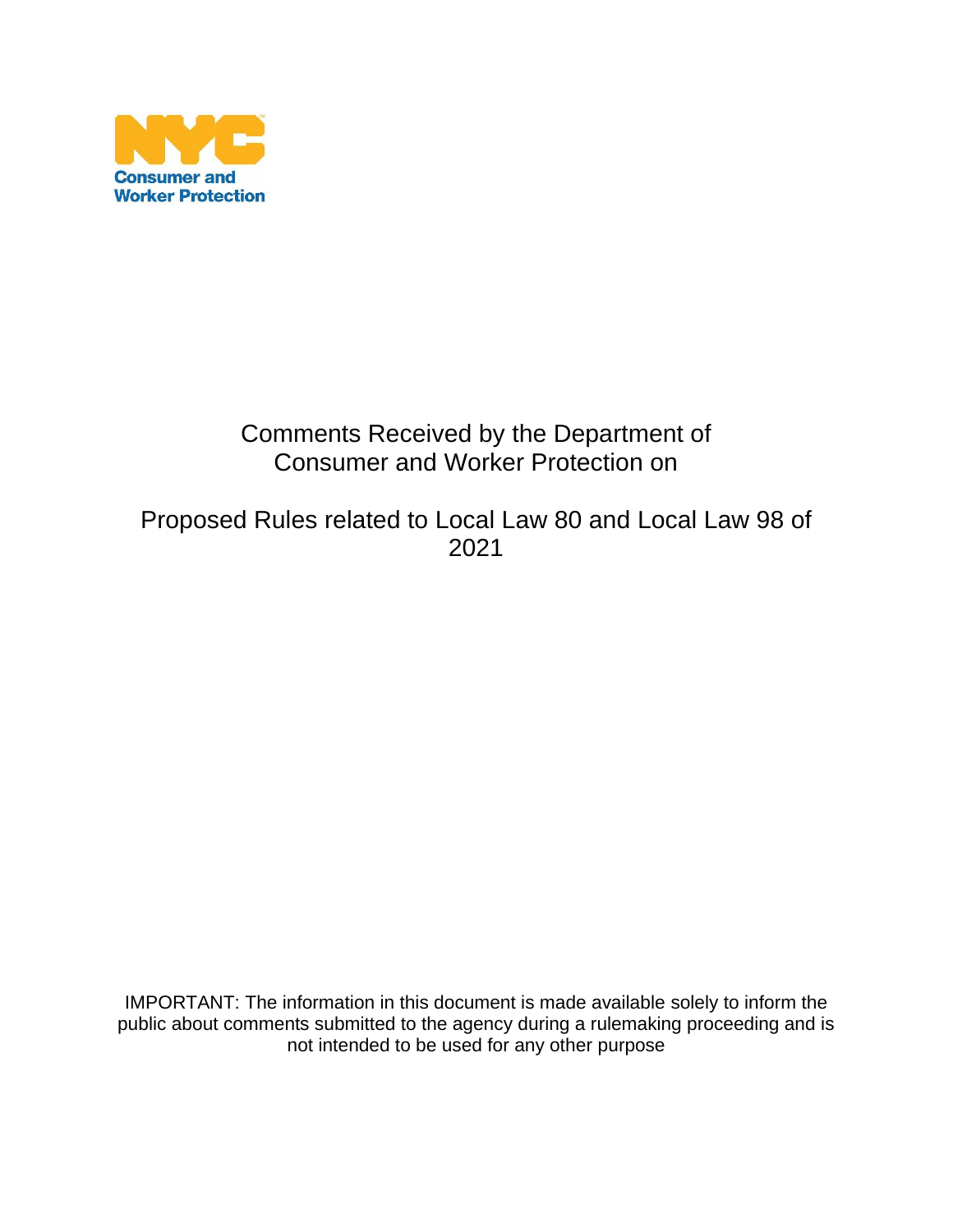## Hello Charles

Thank you for the information this morning. Here are my questions:

- 1. As there is no renewal kit being mailed out by the former DCA, what is the new procedure for notifying the electrical and elevator departments to perform our inspections?
- 2. Who do we provide the COI's to? Who should be listed as the certificate holder? Where do we send them?

Thank you,

Dennis Vourderis, VP Deno's Wonder Wheel Park 1025 Boardwalk Brooklyn, NY 11224 718 372 2592 ph 718 372 0525 fax